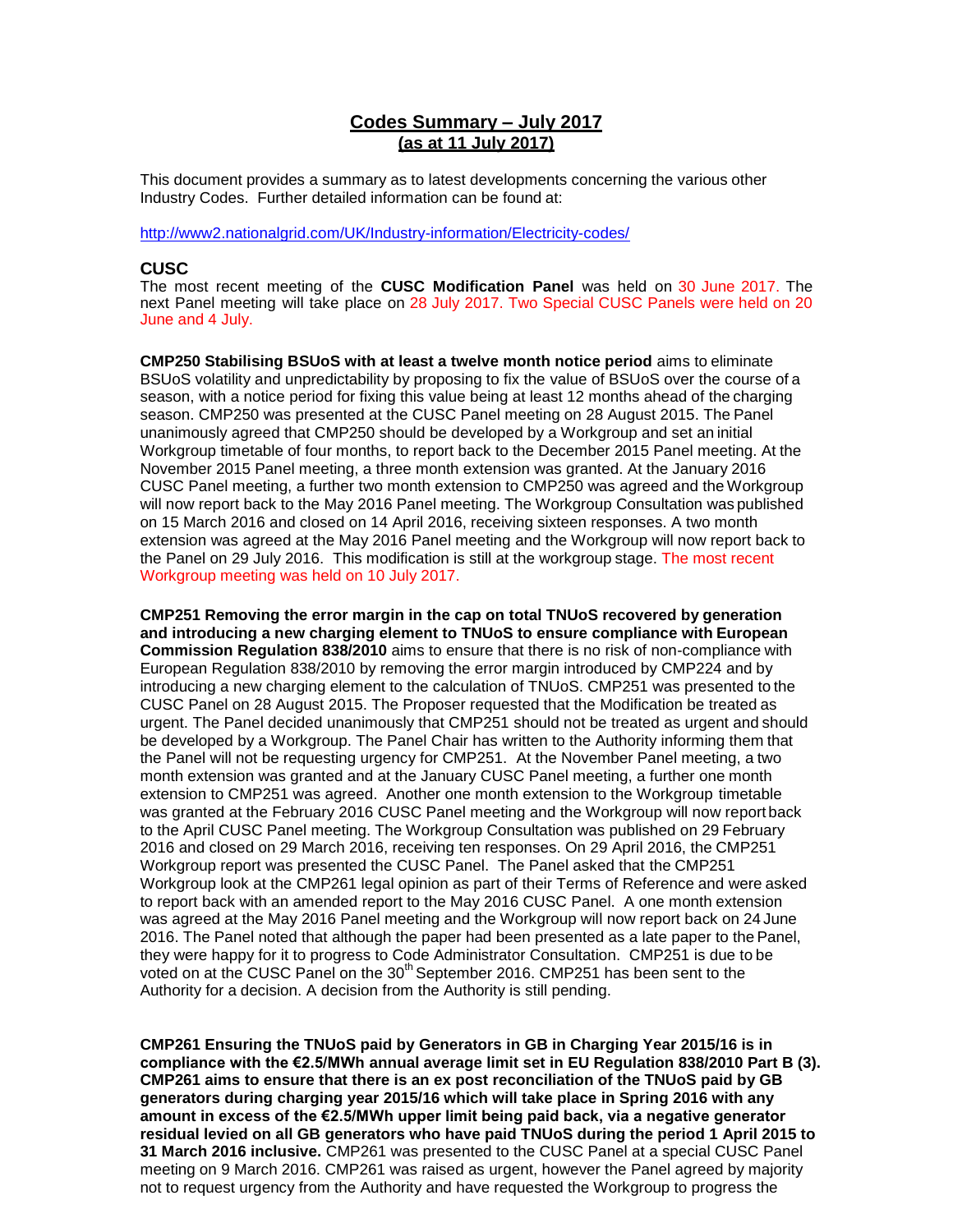modification in a shortened timescale. The Authority responded to this request on 17 March 2016 agreeing that CMP261 should not be considered as urgent, however should be progressed in line with an accelerated timetable. A two month extension was agreed at the May 2016 CUSC Panel, and the Workgroup report is to be presented at July 2016 Panel although will be discussed again at June 2016 Panel where they may agree to a Special CUSC Panel before July 2016 Panel. The Workgroup is on track and is currently progressing towards the publication of the CMP261 Workgroup Consultation at the beginning of July 2016. This modification is at Code Administrator Consultation stage and will be go to the CUSC Panel for their recommendation vote on Friday 25th November 2016. The CUSC Panel Recommendation vote was held on 25th November 2016. CMP261 was submitted to the Authority on 30th November. A decision from the Authority is still pending. The Authority has sent back CMP261 to Workgroup stage. The most recent Workgroup meeting was held on 22 May 2017. CMP261 was tabled at the CUSC Panel meeting on the 26 May 2017 and the Panel agreed for it to proceed to Code Administrator Consultation. At the CUSC Panel meeting on 20 June 2017, the Panel voted on CMP261 against the Applicable CUSC Objectives. The Panel agreed by majority that the Original, WACM1 and WACM2 were all better than the Baseline. Most Panel members considered WACM1 as the best option. CMP261 was submitted to the Authority on 23 June 2017.

**CMP264 Embedded Generation Triad Avoidance Standstill.** This modification seeks changes to the Transport and Tariff Model and billing arrangements to remove the netting of output from New Embedded Generators until Ofgem has completed its consideration of the current electricity transmission Charging Arrangements (and any review which ensues) and any resulting changes have been fully implemented. The Panel discussed the proposed timetable for this modification and agreed to request the Workgroup to progress to a shortened timetable. At the June 2016 CUSC Panel, the Workgroup requested and were granted approval of suggested amendments to the Terms of Reference. The Workgroup report is due to be sent to the Panel in October to proceed to Code Administrator Consultation. CMP264 was tabled at the Special CUSC Panel meeting on the  $25<sup>th</sup>$  of October and the Panel agreed for it to proceed to Code Administrator Consultation. The Panel will hold their recommendation vote on the 23<sup>rd</sup> of November, ahead of submission to the Authority. The recommendation vote was held on the 25 November 2016. It was submitted to the Authority on 28 November. CMP264 has been approved by the Authority with the implementation date of 1 April 2018.

**CMP265 Gross charging of TNUoS for HH demand where embedded generation is in Capacity Market.** This modification specifically seeks to address the issue that half hourly metered (HH) demand for TNUoS purposes is currently charged net of embedded generation. The Proposer requested that CMP265 is considered as Urgent. The Panel agreed by majority that CMP265 should not be considered as Urgent and should be developed by a Workgroup. The Panel understood the Proposer's reasoning for requesting urgency and agreed to request the Workgroup to progress to a shortened timetable. The Panel's request not to accept urgency will be submitted to the Authority and will be awaiting their response. At the June 2016 CUSC Panel, the Workgroup requested and were granted approval of suggested amendments to the Terms of Reference. The Workgroup report is due to be sent to the Panel in October to proceed to Code Administrator Consultation. CMP265 was tabled at the Special CUSC Panel meeting on the 25<sup>5th</sup> of October and the Panel agreed for it to proceed to Code Administrator Consultation. The Panel will hold their recommendation vote on the 23<sup>rd</sup> of November, ahead of submission to the Authority. The recommendation vote was held on the  $25<sup>th</sup>$  November 2016. It was submitted to the Authority on 28<sup>th</sup> November. CMP265 has been approved by the Authority with the implementation date of 1 April 2018.

# **CMP268'Recognition of sharing by Conventional Carbon plant of Not-Shared Year-Round circuits'**

CMP268 proposes to change the charging methodology to more appropriately recognise that the different types of "Conventional" generation do cause different transmission network investment costs, which should be reflected in the TNUoS charges that the different types of "Conventional" generation pays ideally ahead of the December Capacity Auction. CMP268 was presented at the CUSC Panel meeting on 29 July 2016. The CUSC Panel agreed by majority the modification should be developed by a Workgroup following a standard timetable. The Authority recommended that CMP268 follow an urgent timetable, this was agreed with the CUSC Panel at the August meeting. The workgroup consultation was published on the 16 September and will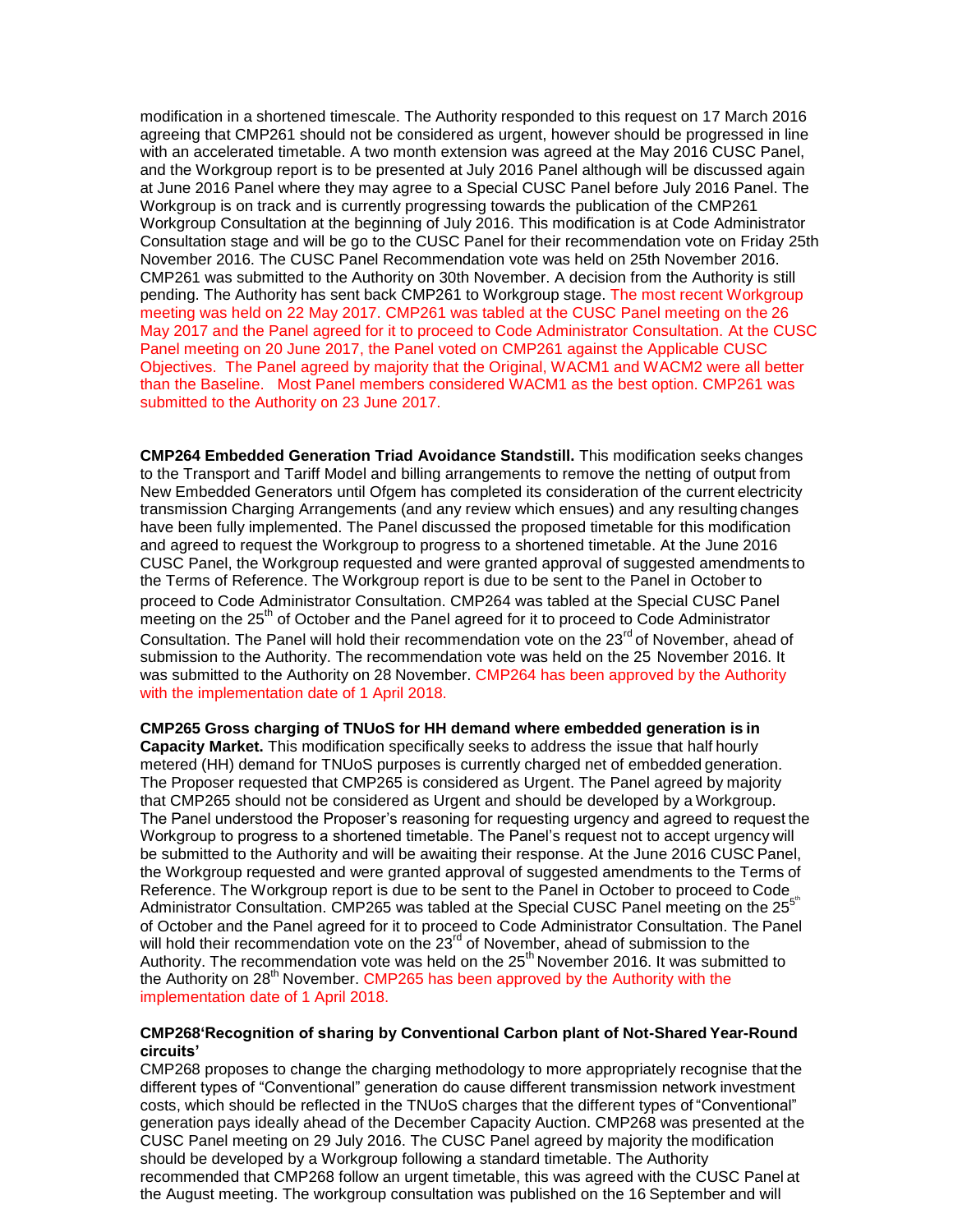close on the 30 September 2016. CMP268 Code Administrator Consultation closed on the 27 October. This modification was voted on by the Panel on the 15 November at the Special CUSC Panel meeting and was submitted to the Authority on the 25 November. The Authority has sent back CMP268 modification to Workgroup stage. The most recent Workgroup meeting was held on 4 May 2017/ will be held on 14 June 2017. At the Special CUSC Panel meeting on 4 July 2017, the Panel voted on CMP268 against the Applicable CUSC Charging Objectives. One Panel member abstained from the Panel vote. The Panel view was split for both Vote 1 and Vote 2 (did the Original facilitate the Applicable CUSC Charging Objectives better than the Baseline and which option was considered to be the best). There was not a majority support for this Proposal. CMP268 was submitted to the Authority on 6 July 2017.

**CMP269 'Potential consequential changes to the CUSC as a result of CMP264'** This modification aims to address a number of consequential changes required to non-charging sections of the CUSC to reflect the CMP264 Proposal or any alternative proposals agreed by the CMP264 Workgroup. CMP269 was tabled at the Special CUSC Panel meeting on the  $25<sup>th</sup>$  of October and the Panel agreed for it to proceed to Code Administrator Consultation. The Panel will hold their recommendation vote on the 25 November, ahead of submission to the Authority. The recommendation vote was held on the 25 November 2016. It was submitted to the Authority on 28 November. A decision from the Authority is still pending. CMP269 has been approved by the Authority with the implementation date of 1 April 2018.

**CMP270 'Potential consequential changes to the CUSC as a result of CMP265'.** This modification aims to address a number of consequential changes required to non-charging sections of the CUSC to reflect the CMP265 Proposal or any alternative proposals agreed by the CMP265 Workgroup. CMP270 was tabled at the Special CUSC Panel meeting on the  $25<sup>th</sup>$  of October and the Panel agreed for it to proceed to Code Administrator Consultation. The Panel will hold their recommendation vote on the 23 November, ahead of submission to the Authority. The recommendation vote was held on the 25 November 2016. It was submitted to the Authority on 28 November. A decision from the Authority is still pending. CMP270 has been approved by the Authority with the implementation date of 1 April 2018.

#### **CMP271 'Improving the cost reflectivity of demand transmission charges'.**

CMP271 aims to improve the cost reflectivity of demand transmission charges. It is proposed that the transmission charging methodology should include a Peak Security demand tariff levied at Triad, a Year Round demand tariff and revenue recovery levied on year round supplier demand. The initial workgroup meeting will be held on the 1<sup>st</sup> November 2016. The most recent Workgroup meeting was held on the 22 May 2017.

#### **CMP275 'Transmission Generator Benefits in the provision of ancillary and balancing**

**services- levelling the playing field'**. CMP275 seeks that a principle of financial mutual exclusivity is introduced to prevent BM units from accessing multiple sources of duplicate and overlapping revenue from ancillary services on the same asset. The initial Workgroup meeting was held on 15 February 2017. The next Workgroup Meeting will be held on 17 July 2017.

#### **CMP274 'Winter TNUoS Time of Use Tariff (TToUT) for Demand TNUoS'**

CMP274 aims to improve the cost reflectivity of demand transmission charges. It is proposed that the transmission charging methodology should include a Winter Weekday Time of use demand tariff which reflects the existing Demand Residual element of the existing methodology so that revenue recovery is levied over a longer period of assessment. The initial workgroup meeting was held on the 1 November 2016. The most recent Workgroup meeting was held on the 22 May 2017.

**CMP276 'Socialising TO costs associated with "green policies".** CMP276 proposes a reduction in the demand residual element of the TNUoS £/kW ("Triad") charge by creating two new charge lines for all demand offtakes: (i) with the level of charge based on a fixed charge per MPAN (or alternatively the import meter size of each consumer) and (ii) a simple per kWh charge on all consumers. Currently demand residual is the cost bucket which is left to capture all TO costs that cannot be otherwise allocated. Unless there is change the current methodology this is forecast to lead to high demand TNUoS payments at the time of Triads, which are widely recognised to be unacceptable and unsustainable. Mods CMP264 and CMP265 deal with a subset of the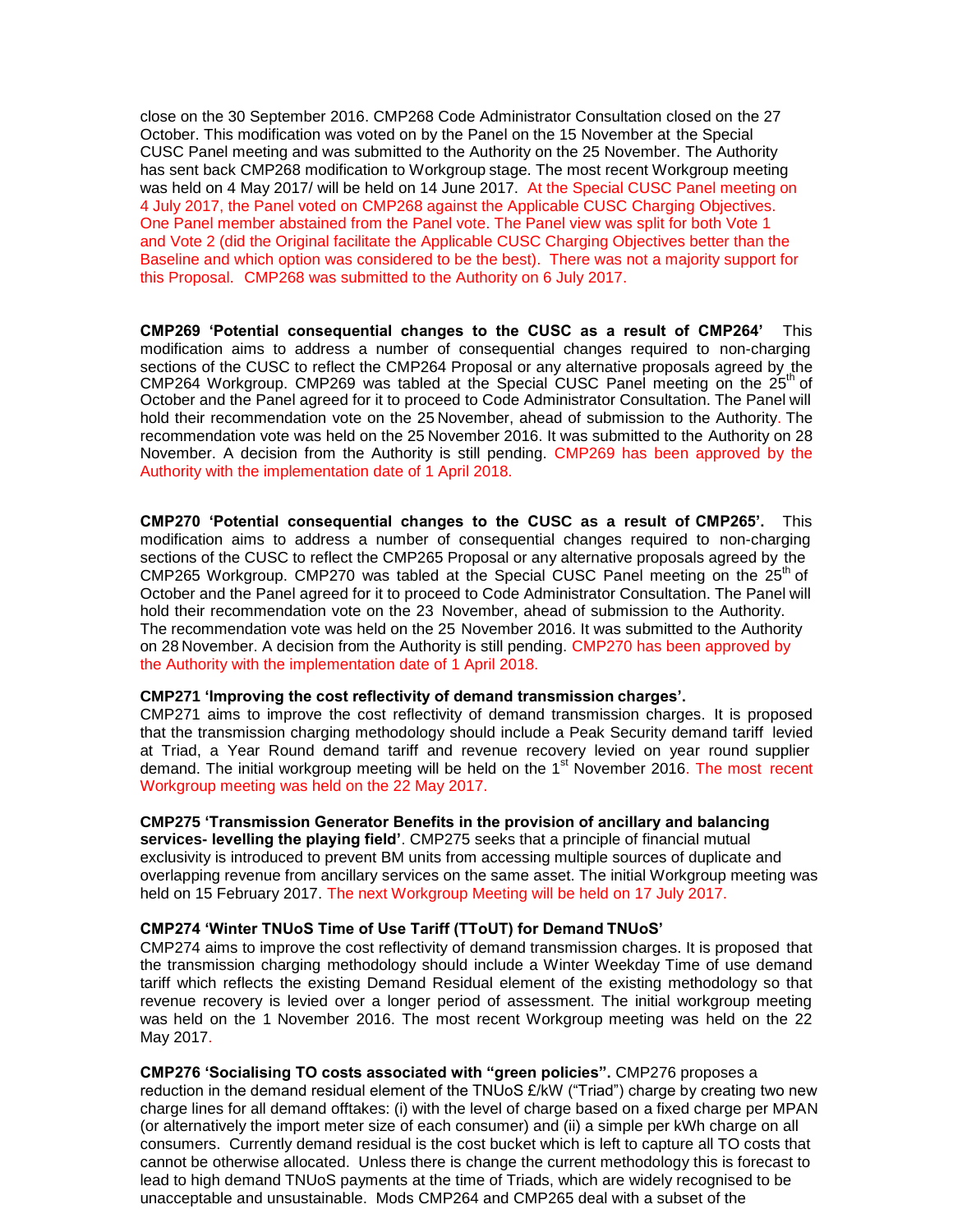symptoms only, because they define the defect too narrowly. Their definition prohibits the full range of potential solutions being considered, and by excluding certain types of meter and treating some meters differently to others, this inevitably leads to a discriminatory outcome. This modification is defined to address the underlying cause of the escalation in demand residual and proposes a simple, non-discriminatory approach to its resolution which addresses equitable competition in ALL markets, domestic and international, reduces total cost to consumers and has the structure to form an enduring solution. Nominations for this Workgroup are open until 24 February 2017. A decision letter from the Authority granting urgency is pending. The initial Workgroup meeting was held on17 March 2017. The next Workgroup meeting will be held on 24 July 2017.

**CMP277 'Special License Condition 4J'.** This modification seeks to update Section 14.30.6 and 14.32 of the CUSC to reflect the changes made to the terms of the external BSUoS charges recoverable by the SO due to new License Condition 4J and changes to Special License Condition 4C.1. On 31 March 2017, the CUSC Panel agreed that this proposal meets the Self- Governance criteria and should progress to Code Administration Consultation. At the CUSC Panel on 26 May 2017, The Panel voted on CMP277 against the Applicable CUSC Objectives. The Panel members unanimously agreed that the Original was better than the baseline and determined that the modifications be implemented within the CUSC following a 15 day Appeals window. The original implementation date for these Proposals was delayed due additional clarification which was required for the Legal Text. The Panel noted that this issue has now been resolved and the modification was implemented in the CUSC ON 6 July 2017.

**CMP278 'BSIS 2017 Housekeeping'.** This modification seeks to Update CUSC sections 14.30.11 and 14.32 to reflect the changed cap and collar and sharing factors of the Balancing Services Incentive Scheme as detailed in the current Ofgem Statutory License Consultation and; update 14.32 example BSUoS calculation to reflect changed terms within external BSUoS costs detailed in License change. On 31 March 2017, the CUSC Panel agreed that this proposal meets the Self- Governance criteria and should progress to Code Administration Consultation. At the CUSC Panel on 26 May 2017, The Panel voted on CMP278 against the Applicable CUSC Objectives. The Panel members unanimously agreed that the Original was better than the baseline and determined that the modifications be implemented within the CUSC following a 15 day Appeals window. The original implementation date for these Proposals was delayed due additional clarification which was required for the Legal Text. The Panel noted that this issue has now been resolved and the modification was implemented in the CUSC ON 6 July 2017.

 **CMP279' 'Housekeeping modification to amend typographical errors in the CMP272 legal text.'** The Authority when making its decision to approve the implementation of CMP272 noted three legal text errors in the Final Modification Report and recommended that these should be corrected via a Housekeeping Modification. On 28 April 2017, the CUSC Panel unanimously agreed that this proposal meets the Fast Track Self- Governance criteria and should progress through to the Appeals window. No Appeals were received and in line with the timetable CMP279 was implemented on 31 May 2017.

CMP280' Creation of a New Generator TNUoS Demand Tariff which Removes Liability for TNUoS Demand Residual Charges from Generation and Storage Users' The Modification aims to remove liability from Generator and Storage Parties for the Demand Residual element of the TNUoS tariff. The CUSC Panel agreed to process this proposal following a standard timetable.

CMP281' Removal of BSUoS Charges From Energy Taken From the National Grid System by Storage Facilities' The Modification aims to remove liability from storage facilities for Balancing Services Use of System (BSUoS) charges on imports. The Panel agreed to process this proposal following a standard timetable.

CMP282' The effect Negative Demand has on Zonal Locational Demand Tariffs' To amend how the DCLF model calculates Zonal Locational Demand tariffs so that the final locational zonal demand tariffs accurately reflect the underlying locational signals. The Panel agreed to recommend that this proposal follow an Urgent timetable. The initial Workgroup meeting will be held on 14 July 2017.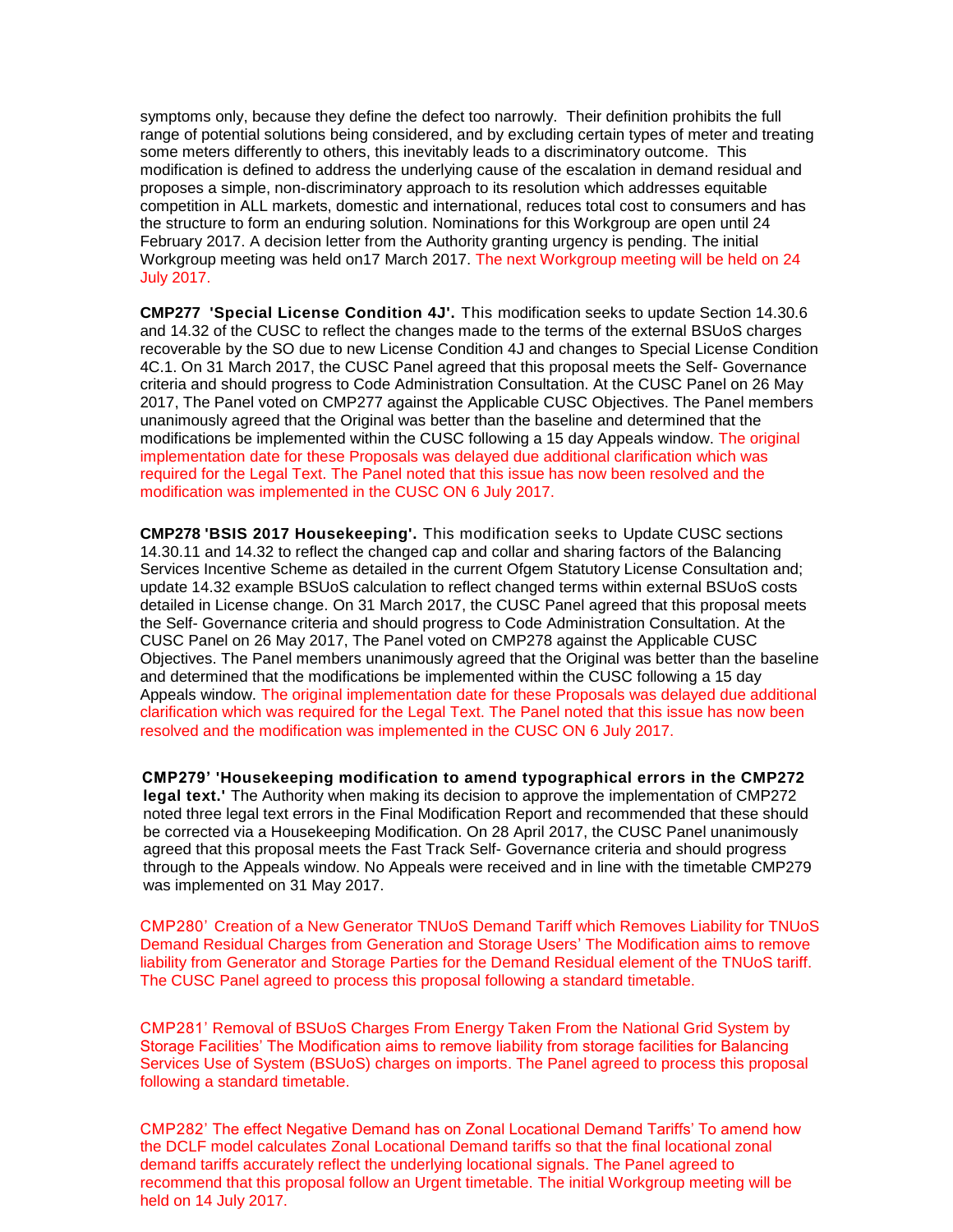CMP283' Consequential Changes to enable the Interconnector Cap and Floor regime' : This modification aims to facilitate the Interconnector Cap and Floor regime through creating the process for data provision between Interconnectors and National Grid within the CUSC. The Panel agreed to treat this proposal as a standard modification to be issued out to Code Administrator consultation without forming a Workgroup.

# **STC**

The most recent meeting of the **STC Modification Panel** was held on 28 June 2017. The next STC Panel meeting will take place on 26 July 2017.

CM059 'Changes to Section C and H following Ofgem Response to Adjudication Request' seeks to correct the Section C Paragraph 5.9.5 for refer to Section H and to update Section H to allow a referable clause to the Authority. CM059 is on hold pending legal teams at NGET and Ofgem communicating.

# **SQSS**

The most recent meeting of the **SQSS Panel** was held on the 14 June 2017. The next meeting will be held on 13 September 2017.

**GSR012: Interconnectors**: This considers a consistent treatment of interconnectors when planning their local connections and their impact on wider infrastructure requirements. The original understand was that the Workgroup was due to presenting their working-group report to the NETS SQSS Review Panel in February. The draft Workgroup Report is yet to be circulated to Workgroup members, but it is planned to be released soon.

**GSR014 Offshore Requirements at Onshore Substations:** This considers the onshore substation requirements (one or two switch-bays) where offshore cables connect to the onshore network. At the August 2015 NETS SQSS Review Panel it was unanimously agreed that this modification is ready to be submitted to the Authority for a decision. The Proposer of this modification has withdrawn its support for the modification and Ofgem have been consulted and therefore the modification has been officially withdrawn.

**GSR016 Application of Scaling Factors and the Inclusion of Embedded Wind in NETS SQSS Chapter 4 Studies:** This aims to determine more realistic dispatch levels for generation, including embedded generation, in local and wider system capability studies. The NETS SQSS Review Panel is coming under increased pressure to conclude this modification. As a consequence this may now be wrapped up with a new piece of work concerning the Security and Economy Planned Transfer Conditions as detailed below. The Workgroup report is due to be circulated in the next few weeks with an estimated completion of Q4 2017 subject to the remaining governance processes.

**GSR018 Sub-Synchronous Oscillations (SSO):** The NETS SQSS Review Panel agreed to progress work to develop and clarify the transmission licensees' responsibilities with respect to sub-synchronous oscillation issues. A workgroup report has been approved and consulted upon. The workgroup is due to present their modification report to the NETS SQSS Review Panel soon. Once approved, this shall be submitted to the Authority. This modification has been submitted to the Authority. This modification has been sent back by the Authority, work on this modification will be done in the GC0077 workgroup. The workgroup re-grouped to meet on 5 December 2016 whereby it was agreed the Code Governance team would send out a revised draft of the Report to the Authority to the workgroup to comment. This will summarize the further evidence and background as discussed during the meeting. The relevant changes were made to the Final Workgroup Report and circulated to the Workgroup Members for comment. The Workgroup approved of the amendments and the Report is in a position to be re-submitted to the Authority. Following no further comments being received the Report to the Authority was re-submitted on 30 January 2017. The Authority made a decision on 7 March 2017 to approve the changes. The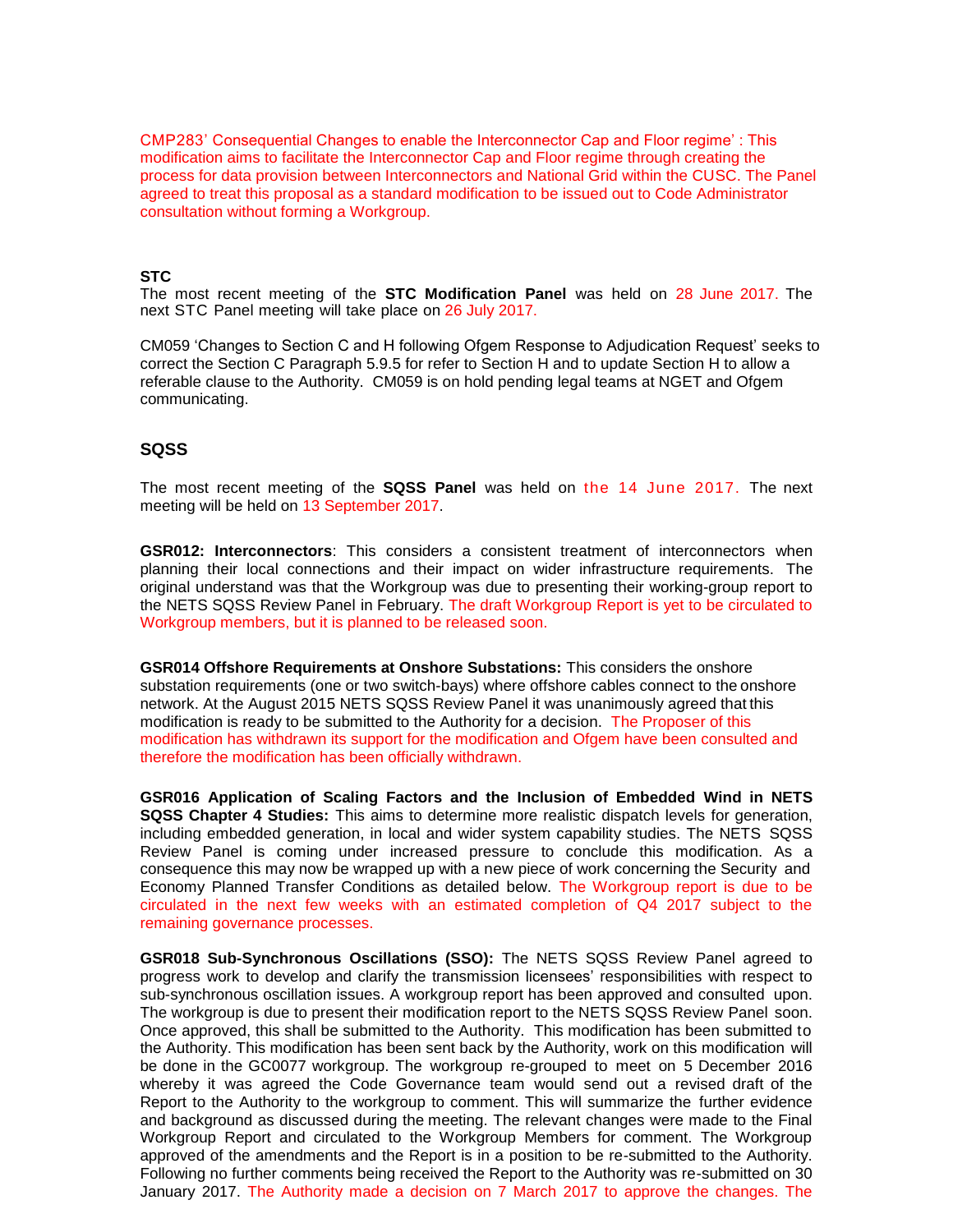Authority have advised for the changes to take effect the Authority will need to modify the relevant conditions of the electricity transmission licence so that they refer to the new version of the SQSS. As this modification is not time critical the Authority have not yet issued a statutory consultation to modify the licences. The Authority will be doing this at an appropriate stage in the future, such as when the Authority issues a decision on other SQSS Modifications.

**GSR019: Review of Chapter 7 Double Busbar Requirements:** It has been suggested that current interpretation of the NETS SQSS mandates the use of a double busbar (or equivalent) arrangement for the first onshore substation for offshore transmission system connections. However, a Cost Benefit Analysis (CBA) performed by DONG Energy aims to demonstrate that this requirement is not the most economic and efficient solution for all offshore wind farm connections. It has therefore been proposed that this interpretation within the NETS SQSS for the need to have double busbar substation arrangements is addressed and subject to NETS SQSS Review Panel assessment, this deterministic requirement be removed if no net benefit can be demonstrated for this configuration of switchgear when considering the specific characteristics of offshore generation connections. The workgroup is due to present their workgroup report to the NETS SQSS Review Panel soon. This modification stalled for a period, the proposer of this modification is due to attend the October Panel to discuss work restarting in this area. The proposer of this modification presented at the October Panel meeting. The Panel discussed this modification further at the December Panel and agreed this is not a priority and work on this modification should be on hold.

**GSR022: Design of Main Interconnected Transmission System (MITS):** It is proposed to review the assumptions used to set power system transfer conditions for design of the MITS. These conditions are covered in Chapter 4 of the NETS SQSS and are referred to as the "Security Planned Transfer Condition" and the "Economy Planned Transfer Condition". For the 2015 Future Energy Scenarios (FES), lower levels of thermal generation capacity in later years cause the "Security Planned Transfer Condition" to break down. Additionally, it is agreed that the scaling of different types of generation and external system connections in the application of the "Economy Planned Transfer Condition" should be reviewed. Reviewing the two conditions will ensure that their use continues to identify accurately the future need for transmission infrastructure reinforcement. A working-group will shortly be established. A workgroup has been established and the initial meeting will be held towards the end of October 2016. The initial workgroup meeting was held on the 31<sup>st</sup> of October 2016. The first face to face workgroup meeting was held on 15 January 2016. Analysis work has started following a recent Workgroup meeting. The next meeting is likely to be held in around six weeks' time.